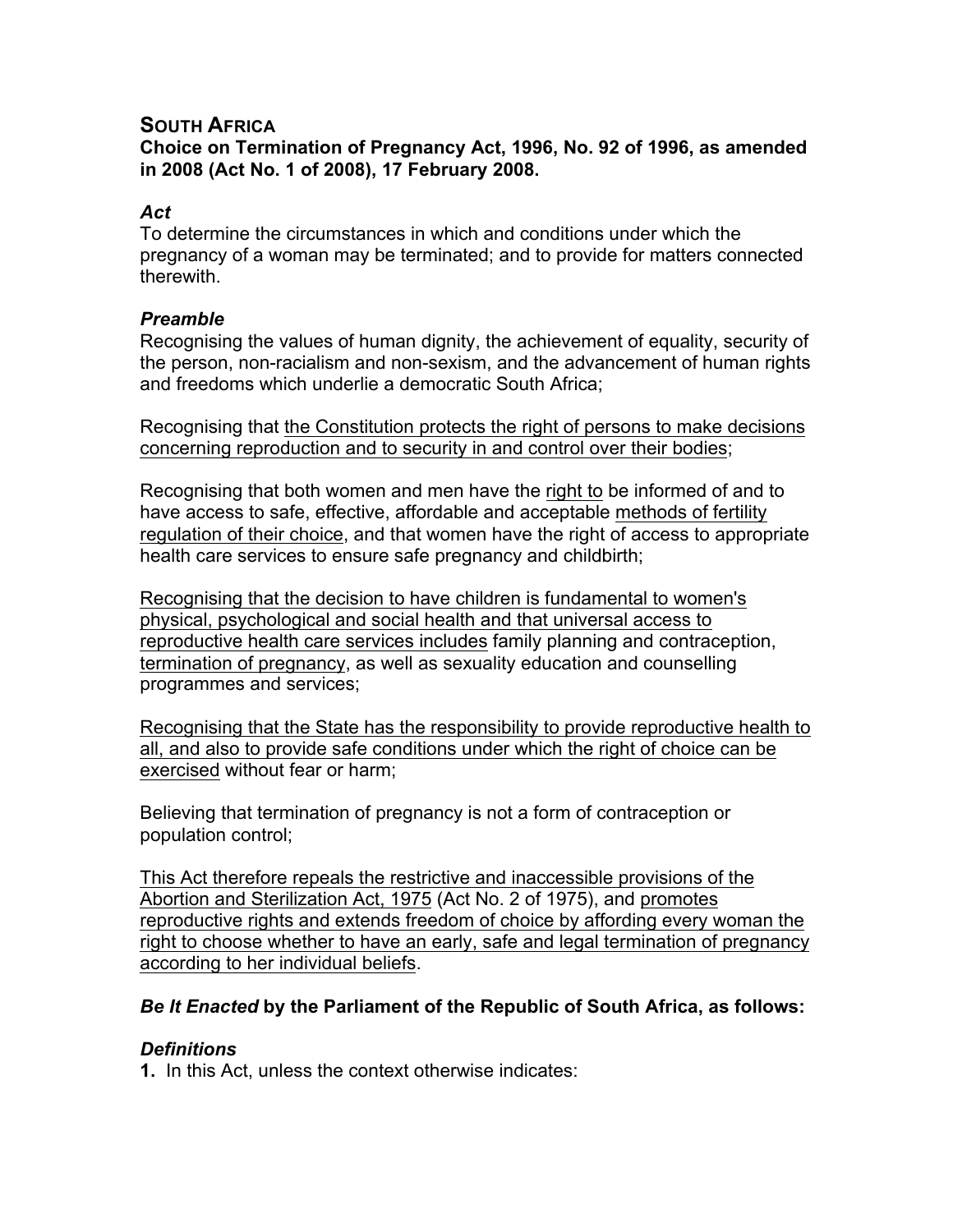"Director-General" means the Director-General of Health;

"gestation period" means the period of pregnancy of a woman calculated from the first day of the menstrual period which in relation to the pregnancy is the last;

"Head of Department" means the head of a provincial health department;

"incest" means sexual intercourse between two persons who are related to each other in a degree which precludes a lawful marriage between them;

"medical practitioner" means a person registered as such under the Medical, Dental and Supplementary Health Service Professions Act, 1974 (Act No. 56 of 1974);

- "Member of the Executive Council" means the member of the Executive Council of a province who is responsible for health in that province;
- "Minister" means the Minister of Health;

"minor" means any female person under the age of 18 years;

"prescribe" means prescribe by regulation under section 9;

- "rape" also includes statutory rape as referred to in sections 14 and 15 of the Sexual Offences Act, 1957 (Act No. 23 of 1957);
- "registered midwife" means a person registered as such under the Nursing Act 2005 (Act No. 33 of 2005), and who has in addition undergone prescribed training in terms of this Act;

"registered nurse" means a person registered as such under the Nursing Act, 2005 (Act No. 33 of 2005), and who has in addition undergone prescribed training in terms of this Act;

"termination of a pregnancy" means the separation and expulsion, by medical or surgical means, of the contents of the uterus of a pregnant woman;

"woman" means any female person of any age.

### *Circumstances in which and conditions under which pregnancy may be terminated*

**2.** (1) A pregnancy may be terminated:

- (a) upon request of a woman during the first 12 weeks of the gestation period of her pregnancy;
- (b) from the 13th up to and including the 20th week of the gestation period if a medical practitioner, after consultation with the pregnant woman, is of the opinion that-
	- (i) the continued pregnancy would pose a risk of injury to the woman's physical or mental health; or
	- (ii) there exists a substantial risk that the fetus would suffer from a severe physical or mental abnormality; or
	- (iii) the pregnancy resulted from rape or incest; or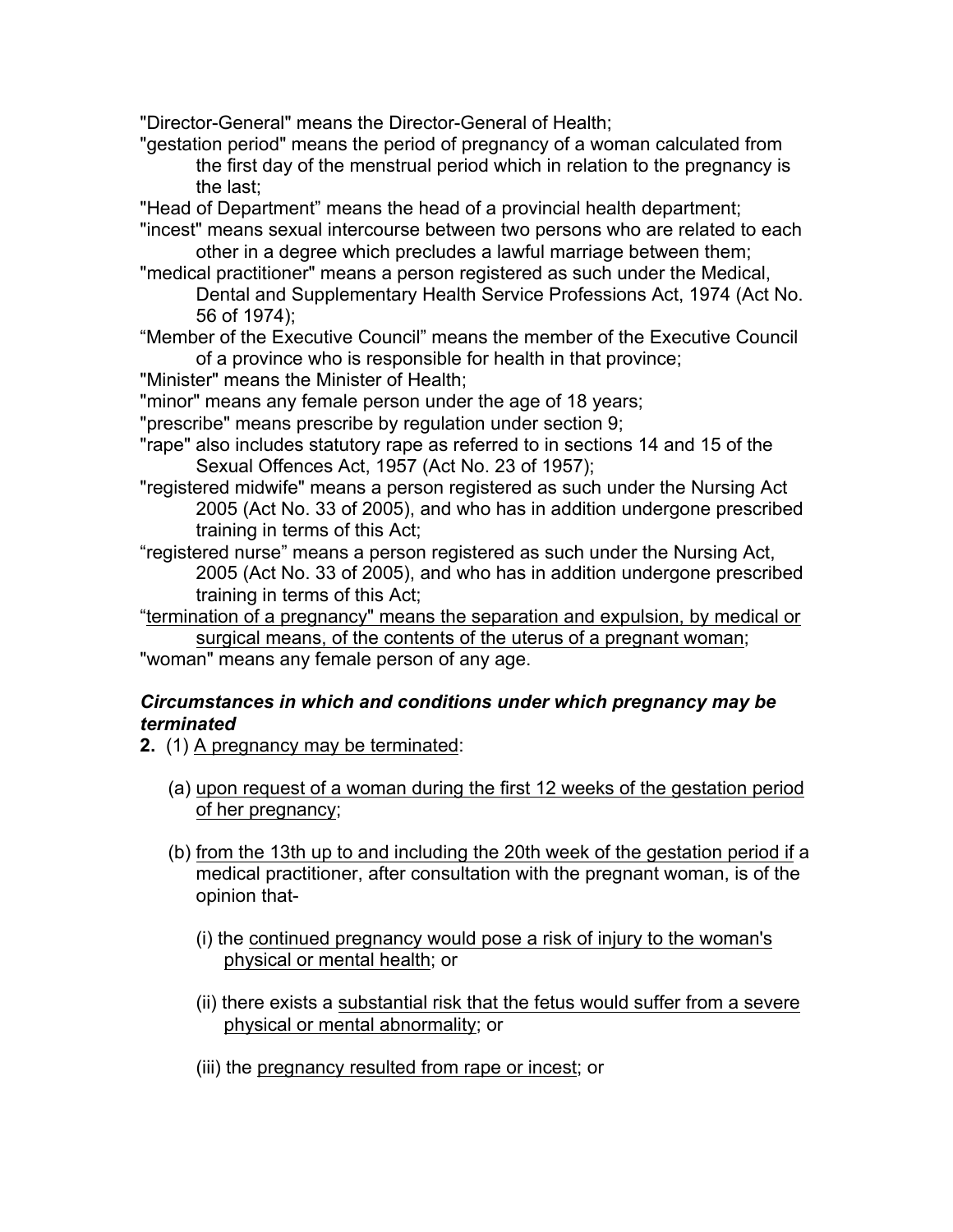- (iv) the continued pregnancy would significantly affect the social or economic circumstances of the woman; or
- (c) after the 20th week of the gestation period if a medical practitioner, after consultation with another medical practitioner or a registered midwife, is of the opinion that the continued pregnancy-
	- (i) would endanger the woman's life;
	- (ii) would result in a severe malformation of the fetus; or
	- (iii) would pose a risk of injury to the fetus.

(2) The termination of a pregnancy may only be carried out by a medical practitioner, except for a pregnancy referred to in subsection (1)(a), which may also be carried out by a registered midwife or registered nurse who has completed the prescribed training course.

# *Place where termination of pregnancy may take place*

- **3.** (1) Termination of a pregnancy may take place only at a facility which:
	- (a) gives access to medical and nursing staff;
	- (b) gives access to an operating theatre;
	- (c) has appropriate surgical equipment;
	- (d) supplies drugs for intravenous and intramuscular injection;
	- (e) has emergency resuscitation equipment and access to an emergency referral centre or facility;
	- (f) gives access to appropriate transport should the need arise for emergency transfer;
	- (g) has facilities and equipment for clinical observation and access to inpatient facilities;
	- (h) has appropriate infection control measures;
	- (i) gives access to safe waste disposal infrastructure;
	- (j) has telephonic means of communication; and
	- (k) has been approved by the Member of the Executive Council by notice in the Gazette.

(2) The Member of the Executive Council may withdraw any approval granted in terms of subsection (l)(k).

(3) (a) Any health facility that has a 24-hour maternity service, and which complies with the requirements referred to in subsection (l)(a) to (j), may terminate pregnancies of up to and including 12 weeks without having to obtain the approval of the Member of the Executive Council.

(b) The person in charge of a health facility contemplated in paragraph (a)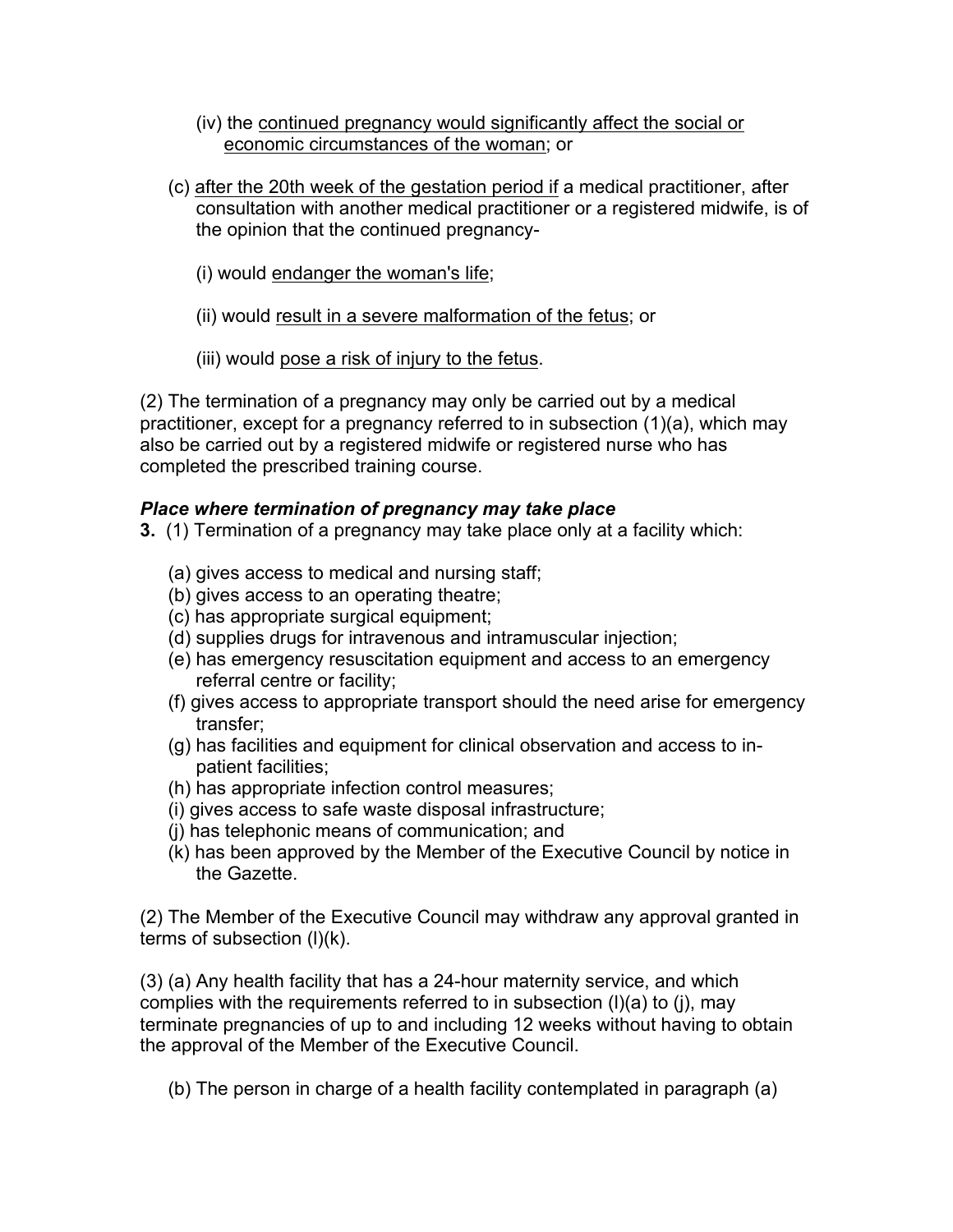must notify the relevant Member of the Executive Council that the health facility has a 24-hour maternity service which complies with the requirements referred to in subsection *(l)(a)* to *(j).*

(4) The Member of the Executive Council shall once a year submit statistics of any approved facilities for that year to the Minister.

(5) Notwithstanding anything to the contrary in this Act, the Minister may perform any of the functions that the Member of the Executive Council may or must perform, if it is necessary to perform such function in order to achieve any of the objects of this Act.

## *Counselling*

**4.** The State shall promote the provision of non-mandatory and non-directive counselling, before and after the termination of a pregnancy.

#### *Consent*

**5.** (1) Subject to the provisions of subsections (4) and (5), the termination of a pregnancy may only take place with the informed consent of the pregnant woman.

(2) Notwithstanding any other law or the common law, but subject to the provisions of subsections (4) and (5), no consent other than that of the pregnant woman shall be required for the termination of a pregnancy.

(3) In the case of a pregnant minor, a medical practitioner or a registered midwife or registered nurse, as the case may be, shall advise such minor to consult with her parents, guardian, family members or friends before the pregnancy is terminated: Provided that the termination of the pregnancy shall not be denied because such minor chooses not to consult them.

- (4) Subject to the provisions of subsection (5), in the case where a woman is-
	- (a) severely mentally disabled to such an extent that she is completely incapable of understanding and appreciating the nature or consequences of a termination of her pregnancy; or
	- (b) in a state of continuous unconsciousness and there is no reasonable prospect that she will regain consciousness in time to request and to consent to the termination of her pregnancy in terms of section 2, her pregnancy may be terminated during the first 12 weeks of the gestation period, or from the 13th up to and including the 20th week of the gestation period on the grounds set out in section 2(1)(b):
		- (i) upon the request of and with the consent of her natural guardian, spouse or legal guardian, as the case may be; or
		- (ii) if such persons cannot be found, upon the request and with the consent of her curator personae: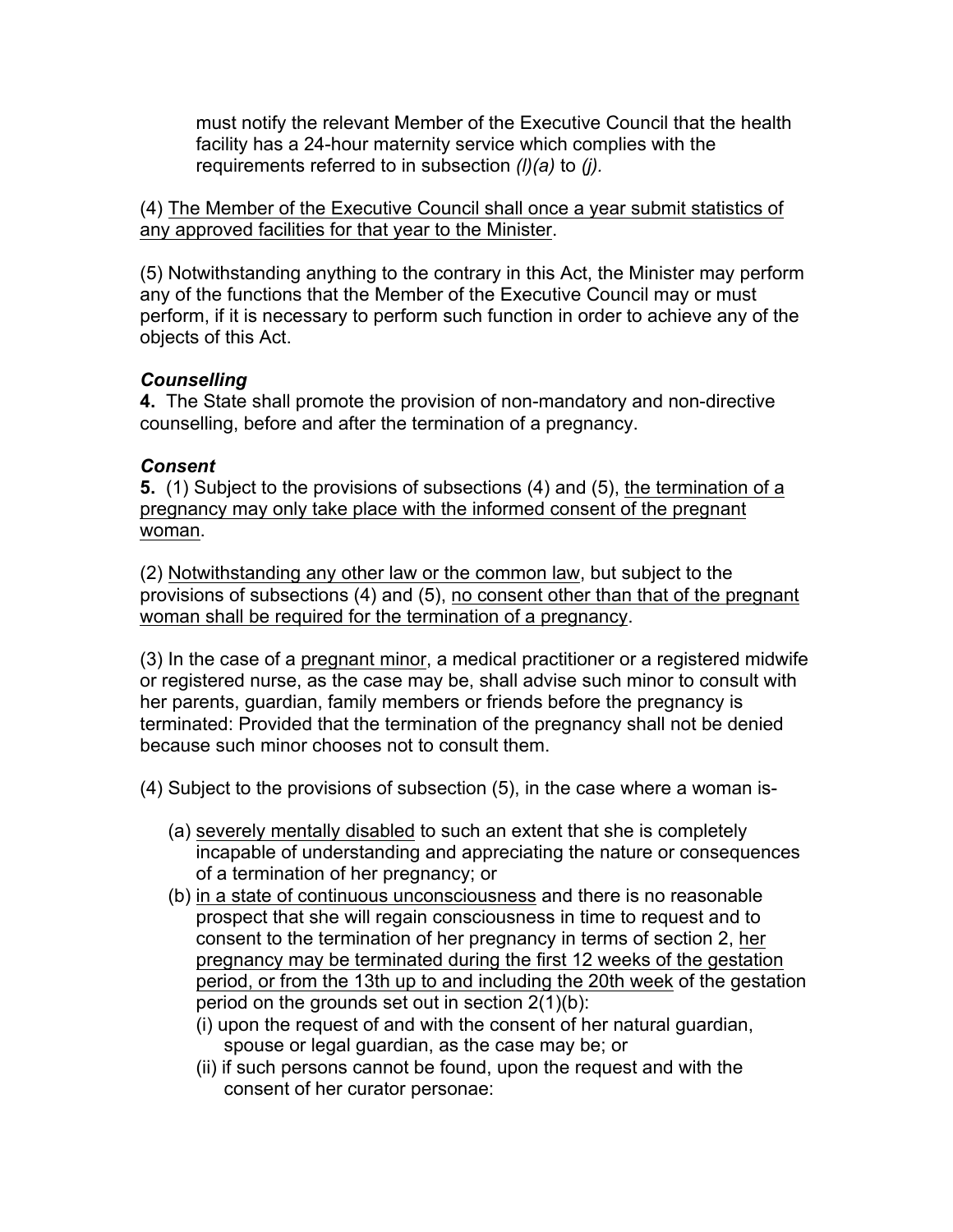Provided that such pregnancy may not be terminated unless two medical practitioners or a medical practitioner and a registered midwife or registered nurse who has completed the prescribed training course consent thereto.

(5) Where two medical practitioners or a medical practitioner and a registered midwife or registered nurse who has completed the prescribed training course, are of the opinion that:

- (a) during the period up to and including the 20th week of the gestation period of a pregnant woman referred to in subsection (4)(a) or (b):
	- (i) the continued pregnancy would pose a risk of injury to the woman's physical or mental health; or
	- (ii) there exists a substantial risk that the fetus would suffer from a severe physical or mental abnormality; or
- (b) after the 20th week of the gestation period of a pregnant woman referred to in subsection (4)(a) or (b), the continued pregnancy-
	- (i) would endanger the woman's life;
	- (ii) would result in a severe malformation of the fetus; or
	- (iii) would pose a risk of injury to the fetus,

they may consent to the termination of the pregnancy of such woman after consulting her natural guardian, spouse, legal guardian or curator personae, as the case may be: Provided that the termination of the pregnancy shall not be denied if the natural guardian, spouse, legal guardian or curator personae, as the case may be, refuses to consent thereto.

## *Information concerning termination of pregnancy*

**6.** A woman who in terms of section 2(1) requests a termination of pregnancy from a medical practitioner or a registered midwife or registered nurse, as the case may be, shall be informed of her rights under this Act by the person concerned.

## *Notification and keeping of records*

**7.** (1) Any medical practitioner, or a registered midwife or registered nurse who has completed the prescribed training course, who terminates a pregnancy in terms of section 2(1)(a) or (b), shall record the prescribed information in the prescribed manner and give notice thereof to the person referred to in subsection (2).

(2) The person in charge of a facility referred to in section 3 or a person designated for such purpose, shall be notified as prescribed of every termination of a pregnancy carried out in that facility.

(3) The person in charge of a facility referred to in section 3, shall, within one month of the termination of a pregnancy at such facility, collate the prescribed information and forward it by registered post confidentially to the relevant Head of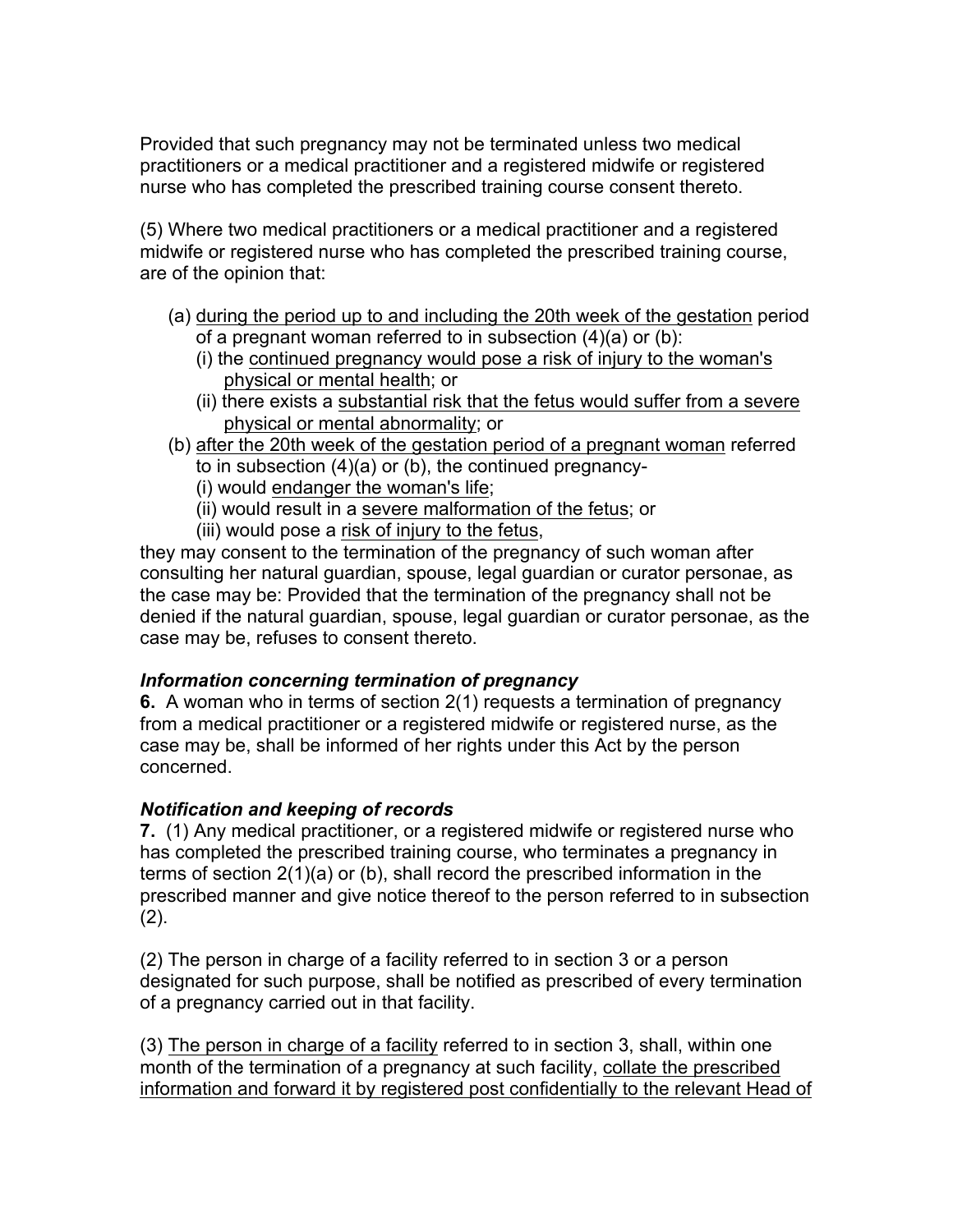Department: Provided that the name and address of a woman who has requested or obtained a termination of pregnancy, shall not be included in the prescribed information.

- (4) The Head of Department:
	- (a) shall keep record of the prescribed information which he or she receives in terms of subsection (3); and
	- (b) submit to the Director-General the information contemplated in paragraph *(a)* every six months.

(5) The identity of a woman who has requested or obtained a termination of pregnancy shall remain confidential at all times unless she herself chooses to disclose that information.

# *Delegation*

**8.** (1) The Member of the Executive Council may, on such conditions as he or she may determine, in writing delegate to the Head of Department or any other officer in the service of the State, any power conferred upon the Member of the Executive Council by or under this Act, except the power referred to in section 9.

(2) The Head of Department may, on such conditions as he or she may determine, in writing delegate to an officer in the service of the State, any power conferred upon the Head of Department by or under this Act.

(3) The Member of the Executive Council or Head of Department shall not be divested of any power delegated by him or her, and may amend or set aside any decision taken by a person in the exercise of any such power delegated to that person.

# *Regulations*

**9.** The Member of the Executive Council may, in consultation with the Minister, make regulations relating to any matter which it is necessary or expedient to prescribe for the proper implementation or administration of this Act

# *Offences and penalties*

**10.** (1) Any person who:

- (a) is not a medical practitioner, or a registered midwife or registered nurse who has completed the prescribed training course and who performs the termination of a pregnancy referred to in section 2(1)(a);
- (b) is not a medical practitioner and who performs the termination of a pregnancy referred to in section 2(1)(b) or (c);
- (c) prevents the lawful termination of a pregnancy or obstructs access to a facility for the termination of a pregnancy, shall be guilty of an offence and liable on conviction to a fine or to imprisonment for a period not exceeding 10 years; or